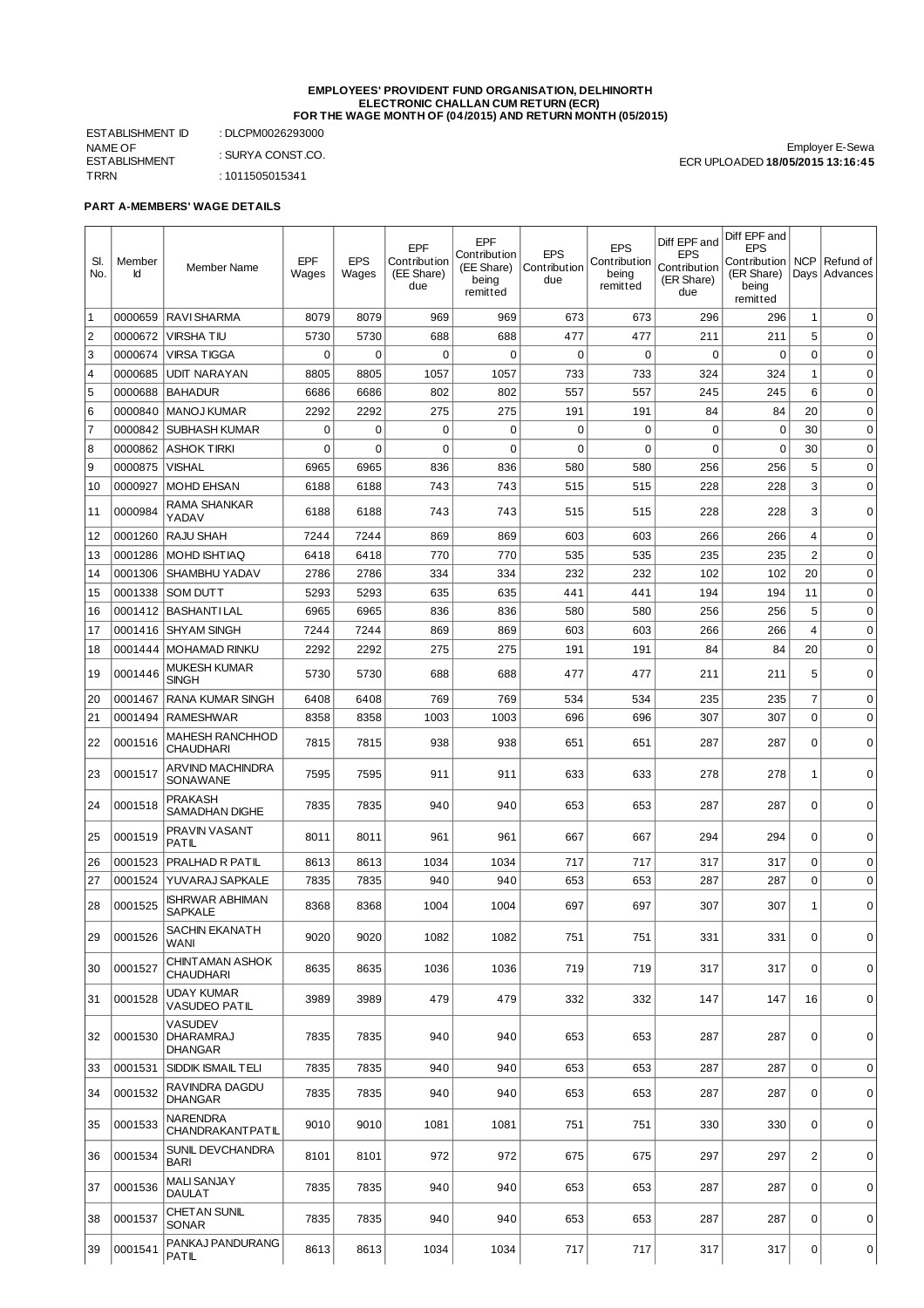| 40 | 0001542 | SHEKHAR KISHOR<br><b>UPADHYE</b>                     | 9020 | 9020        | 1082 | 1082 | 751         | 751         | 331  | 331  | $\mathbf 0$    | $\mathbf 0$ |
|----|---------|------------------------------------------------------|------|-------------|------|------|-------------|-------------|------|------|----------------|-------------|
| 41 | 0001543 | SUJENDRA SHALIGRA<br><b>SARODE</b>                   | 7835 | 7835        | 940  | 940  | 653         | 653         | 287  | 287  | $\mathbf 0$    | $\mathbf 0$ |
| 42 | 0001545 | NILESH MURLIDHAR<br><b>MORE</b>                      | 9020 | 9020        | 1082 | 1082 | 751         | 751         | 331  | 331  | $\mathbf 0$    | $\mathbf 0$ |
| 43 | 0001546 | RAMESH DHONDU<br>KOLI                                | 7794 | 7794        | 935  | 935  | 649         | 649         | 286  | 286  | 3              | $\mathbf 0$ |
| 44 | 0001547 | <b>MANIK SHANTARAM</b><br><b>SONAVANE</b>            | 9020 | 9020        | 1082 | 1082 | 751         | 751         | 331  | 331  | $\mathbf 0$    | $\mathbf 0$ |
| 45 | 0001548 | <b>MUKESH MOHAN</b><br>SAVALE                        | 8635 | 8635        | 1036 | 1036 | 719         | 719         | 317  | 317  | $\mathbf 0$    | $\mathbf 0$ |
| 46 | 0001549 | <b>PRADIP</b><br><b>RAMACHANDRA</b><br>PATIL         | 8635 | 8635        | 1036 | 1036 | 719         | 719         | 317  | 317  | $\mathbf 0$    | $\mathbf 0$ |
| 47 | 0001551 | SAMADHAN ARUN<br>PATIL                               | 8635 | 8635        | 1036 | 1036 | 719         | 719         | 317  | 317  | $\mathbf 0$    | $\mathbf 0$ |
| 48 | 0001556 | KHEMCHAND C<br><b>CHAUDHARI</b>                      | 7595 | 7595        | 911  | 911  | 633         | 633         | 278  | 278  | $\mathbf{1}$   | $\mathbf 0$ |
| 49 | 0001558 | DATTATRAY C<br><b>CHAUDHARI</b>                      | 8635 | 8635        | 1036 | 1036 | 719         | 719         | 317  | 317  | $\mathbf 0$    | $\mathbf 0$ |
| 50 | 0001559 | <b>VILAS PRALHAD</b><br><b>SURWADE</b>               | 7595 | 7595        | 911  | 911  | 633         | 633         | 278  | 278  | $\mathbf{1}$   | $\mathbf 0$ |
| 51 | 0001562 | <b>PANKAJ</b><br>VISHWANATH<br>JADHAV                | 7595 | 7595        | 911  | 911  | 633         | 633         | 278  | 278  | $\mathbf{1}$   | $\mathbf 0$ |
| 52 | 0001563 | ANIL RAGHUNATH<br>PATIL                              | 8635 | 8635        | 1036 | 1036 | 719         | 719         | 317  | 317  | $\mathbf 0$    | $\mathbf 0$ |
| 53 | 0001564 | SAMADHAN ARUN<br>PATIL                               | 7835 | 7835        | 940  | 940  | 653         | 653         | 287  | 287  | $\mathbf 0$    | $\mathbf 0$ |
| 54 | 0001565 | <b>DHANASHAM</b><br><b>LAXMAN SONVANE</b>            | 8368 | 8368        | 1004 | 1004 | 697         | 697         | 307  | 307  | 1              | $\mathbf 0$ |
| 55 | 0001566 | SANJAY SHANKAR<br>BARI                               | 7835 | 7835        | 940  | 940  | 653         | 653         | 287  | 287  | $\mathbf 0$    | $\mathbf 0$ |
| 56 | 0001567 | GOKUL BHARAT<br>PATIL                                | 7835 | 7835        | 940  | 940  | 653         | 653         | 287  | 287  | $\mathbf 0$    | $\mathbf 0$ |
| 57 | 0001568 | SACHIN BHAGAVAT<br>SAPAKALE                          | 6329 | 6329        | 759  | 759  | 527         | 527         | 232  | 232  | 6              | $\mathbf 0$ |
| 58 | 0001570 | <b>SVAPANIL</b><br><b>BHAGAWAT</b><br><b>KURKURE</b> | 7595 | 7595        | 911  | 911  | 633         | 633         | 278  | 278  | $\mathbf 1$    | $\mathbf 0$ |
| 59 | 0001572 | GOPAL ASHOK PATIL<br><b>BHUSHAN S</b>                | 8635 | 8635        | 1036 | 1036 | 719         | 719         | 317  | 317  | $\mathbf 0$    | $\mathbf 0$ |
| 60 | 0001573 | <b>CHAUDHARI</b>                                     | 9020 | 9020        | 1082 | 1082 | 751         | 751         | 331  | 331  | $\mathbf 0$    | $\mathbf 0$ |
| 61 | 0001574 | <b>DIPAK BHAGWAT</b><br>FALAK                        | 9020 | 9020        | 1082 | 1082 | 751         | 751         | 331  | 331  | 0              | 0           |
| 62 | 0001575 | <b>BALCHANDRA</b><br>MURLIDHARGURAV                  | 8635 | 8635        | 1036 | 1036 | 719         | 719         | 317  | 317  | $\mathbf 0$    | $\mathbf 0$ |
| 63 | 0001576 | MANOJ KUMAR D<br>VISHWE                              | 9020 | 9020        | 1082 | 1082 | 751         | 751         | 331  | 331  | $\mathbf 0$    | $\mathbf 0$ |
| 64 | 0001577 | SAILESH<br><b>BHALCHANDRA</b><br><b>GURAV</b>        | 7835 | 7835        | 940  | 940  | 653         | 653         | 287  | 287  | $\mathbf 0$    | $\mathbf 0$ |
| 65 | 0001580 | AMBADAS DHANU<br><b>BADAGUJAR</b>                    | 7595 | 7595        | 911  | 911  | 633         | 633         | 278  | 278  | 1              | $\mathbf 0$ |
| 66 | 0001583 | ASHOK HARCHAND<br>SONAWANE                           | 8101 | 8101        | 972  | 972  | 675         | 675         | 297  | 297  | $\overline{2}$ | $\mathbf 0$ |
| 67 | 0001585 | SANTOSH<br>YASMAVANT PATIL                           | 7835 | 7835        | 940  | 940  | 653         | 653         | 287  | 287  | $\mathbf 0$    | $\mathbf 0$ |
| 68 | 0001586 | SK JUBER PINJARI                                     | 8635 | 8635        | 1036 | 1036 | 719         | 719         | 317  | 317  | $\mathbf 0$    | $\mathbf 0$ |
| 69 | 0001587 | DHANRAJ SUBHASH<br>SAPKE                             | 7438 | 7438        | 893  | 893  | 620         | 620         | 273  | 273  | $\overline{4}$ | $\mathbf 0$ |
| 70 | 0001588 | YOGESH DEVCHAND<br>BARI                              | 7835 | 7835        | 940  | 940  | 653         | 653         | 287  | 287  | $\Omega$       | $\mathbf 0$ |
| 71 | 0001589 | <b>HIMANT DHOBI</b>                                  | 8635 | $\mathbf 0$ | 1036 | 1036 | $\mathbf 0$ | $\mathbf 0$ | 1036 | 1036 | $\mathbf 0$    | $\mathbf 0$ |
| 72 | 0001590 | DNYANESHWAR C<br><b>SAPKALE</b>                      | 8635 | 8635        | 1036 | 1036 | 719         | 719         | 317  | 317  | $\mathbf 0$    | $\mathbf 0$ |
| 73 | 0001591 | <b>HIRAMAN RAMA</b><br>CHAUDHARI                     | 8635 | 8635        | 1036 | 1036 | 719         | 719         | 317  | 317  | $\mathbf 0$    | $\mathbf 0$ |
| 74 | 0001593 | ARUN SAHEBRAO<br>PATIL                               | 8635 | 8635        | 1036 | 1036 | 719         | 719         | 317  | 317  | $\mathbf 0$    | $\mathbf 0$ |
| 75 | 0001594 | RAJENDRA RAMDAS<br><b>MARATHE</b>                    | 7595 | 7595        | 911  | 911  | 633         | 633         | 278  | 278  | 1              | $\pmb{0}$   |
| 76 | 0001595 | MOTILAL DHUDAKU<br>PAVAR                             | 9020 | 9020        | 1082 | 1082 | 751         | 751         | 331  | 331  | 0              | $\mathbf 0$ |
| 77 | 0001596 | GAJANAN<br>RANGNATH PATIL                            | 7354 | 7354        | 882  | 882  | 613         | 613         | 269  | 269  | $\overline{c}$ | $\mathbf 0$ |
| 70 | nonerno | <b>MILIND BHASKAR</b>                                | ocor | OCOE        | 100c | 100c | 710         | 710         | 217  | 217  | $\sim$         |             |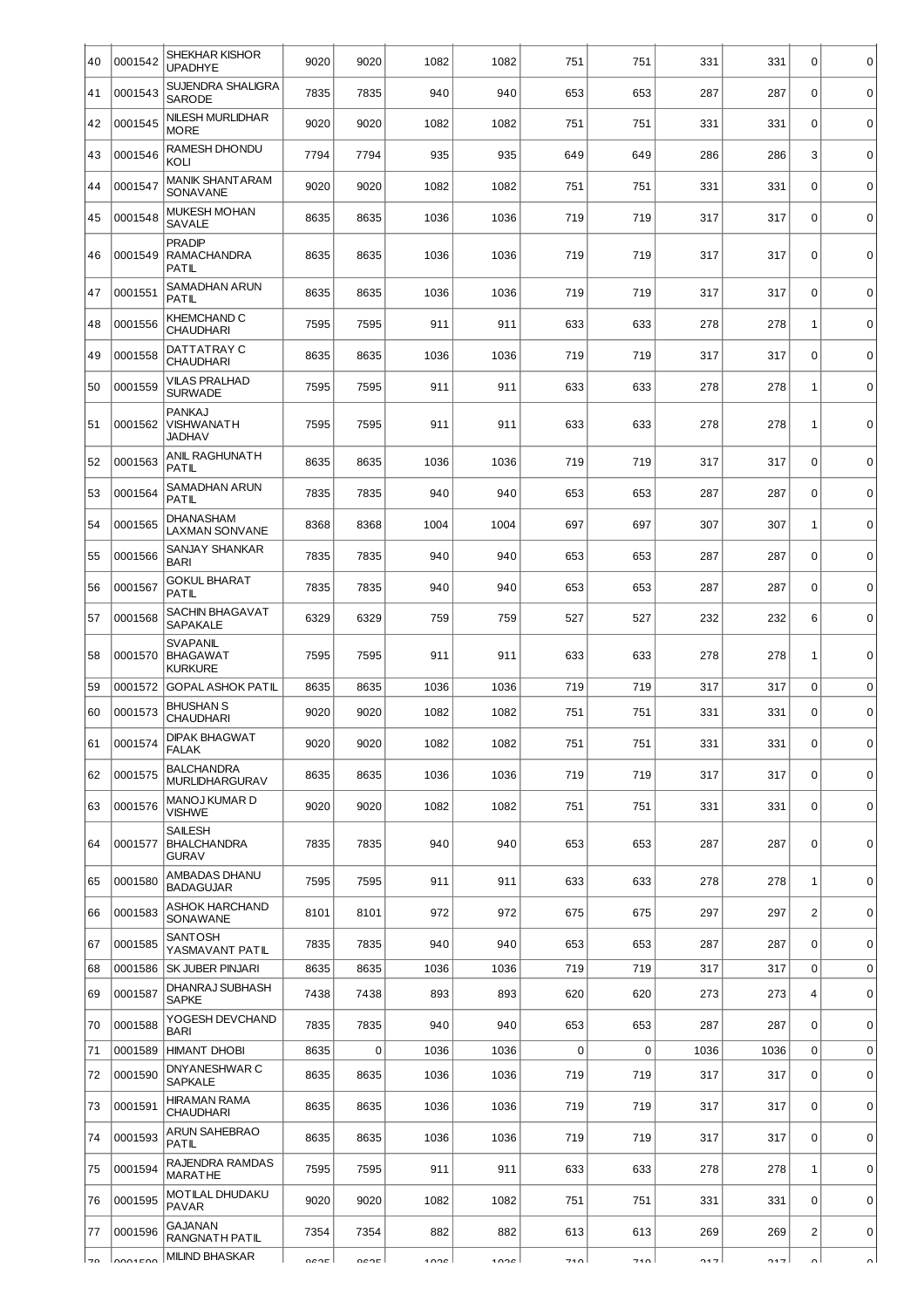| 10  | <b>UUULDYY</b> | <b>CHAUDHARI</b>                         | ჿჿკე | 0030        | TO20 | TU20 | 172         | 172         | <b>J</b> <sub>1</sub> | <b>J</b> <sub>1</sub> | U                | U           |
|-----|----------------|------------------------------------------|------|-------------|------|------|-------------|-------------|-----------------------|-----------------------|------------------|-------------|
| 79  | 0001600        | JIT ENDRA<br><b>SURYAVANSHI</b>          | 6148 | 6148        | 738  | 738  | 512         | 512         | 226                   | 226                   | 9                | 0           |
| 80  | 0001601        | <b>ADHAR RAMDAS</b><br><b>BAVISKAR</b>   | 8635 | 8635        | 1036 | 1036 | 719         | 719         | 317                   | 317                   | $\mathbf 0$      | $\mathbf 0$ |
| 81  | 0001602        | <b>GANESH PRAHLAD</b><br>PATIL           | 7835 | 7835        | 940  | 940  | 653         | 653         | 287                   | 287                   | $\mathbf 0$      | $\mathbf 0$ |
| 82  | 0001603        | RATILAL ZENDU<br><b>TAYADE</b>           | 8635 | 8635        | 1036 | 1036 | 719         | 719         | 317                   | 317                   | $\mathbf 0$      | $\mathbf 0$ |
| 83  | 0001604        | KAILAS SITARAM<br>KOLI                   | 7835 | 7835        | 940  | 940  | 653         | 653         | 287                   | 287                   | 0                | $\mathbf 0$ |
| 84  | 0001605        | <b>HEMANT S WARKE</b>                    | 7835 | 7835        | 940  | 940  | 653         | 653         | 287                   | 287                   | $\mathbf 0$      | $\mathbf 0$ |
| 85  | 0001607        | JIT ENDRA B RAJPUT                       | 7835 | 7835        | 940  | 940  | 653         | 653         | 287                   | 287                   | $\mathbf 0$      | $\mathbf 0$ |
| 86  | 0001608        | SK TEHSEEN IQABAL<br><b>KHAT IK</b>      | 9020 | 9020        | 1082 | 1082 | 751         | 751         | 331                   | 331                   | $\mathbf 0$      | $\mathbf 0$ |
| 87  | 0001609        | <b>DIPAK KAPURCHAND</b><br><b>SHARMA</b> | 9020 | 9020        | 1082 | 1082 | 751         | 751         | 331                   | 331                   | $\Omega$         | $\mathbf 0$ |
| 88  | 0001610        | NASHIRSHAH<br><b>KALUSHAH FAKIR</b>      | 8101 | 8101        | 972  | 972  | 675         | 675         | 297                   | 297                   | $\overline{c}$   | $\mathbf 0$ |
| 89  | 0001611        | RAJMAL RAMLAL<br><b>SHAHAPURE</b>        | 9020 | 9020        | 1082 | 1082 | 751         | 751         | 331                   | 331                   | $\mathbf 0$      | 0           |
| 90  | 0001613        | <b>JIT ENDRA PRAHLAD</b><br><b>SONAR</b> | 9020 | 9020        | 1082 | 1082 | 751         | 751         | 331                   | 331                   | $\mathbf 0$      | $\mathbf 0$ |
| 91  | 0001614        | CHANDRAKANT<br><b>ASHOK PATIL</b>        | 9020 | 9020        | 1082 | 1082 | 751         | 751         | 331                   | 331                   | $\mathbf 0$      | $\mathbf 0$ |
| 92  | 0001616        | KHALILUDDIN J<br>SHAIKH                  | 9020 | 9020        | 1082 | 1082 | 751         | 751         | 331                   | 331                   | $\mathbf 0$      | $\mathbf 0$ |
| 93  | 0001617        | TULSHIRAM VISHNU<br><b>TAVDE</b>         | 8635 | $\Omega$    | 1036 | 1036 | 0           | $\Omega$    | 1036                  | 1036                  | $\Omega$         | $\mathbf 0$ |
| 94  | 0001618        | <b>DIGAMBAR</b><br>PRABHAKAR BARI        | 6232 | 6232        | 748  | 748  | 519         | 519         | 229                   | 229                   | 9                | 0           |
| 95  | 0001619        | <b>HARISH ASHOK NALE</b>                 | 7595 | 7595        | 911  | 911  | 633         | 633         | 278                   | 278                   | 1                | $\mathbf 0$ |
| 96  | 0001620        | SANJAY DEVIDAS<br><b>DHANGAR</b>         | 8635 | 8635        | 1036 | 1036 | 719         | 719         | 317                   | 317                   | $\mathbf 0$      | $\mathbf 0$ |
| 97  | 0001621        | <b>SUNIL PANDURANG</b><br>LAD            | 8635 | 8635        | 1036 | 1036 | 719         | 719         | 317                   | 317                   | $\Omega$         | $\mathbf 0$ |
| 98  | 0001622        | PRAMOD DEVIDAS<br><b>GHUGE</b>           | 7835 | 7835        | 940  | 940  | 653         | 653         | 287                   | 287                   | $\mathbf 0$      | $\mathbf 0$ |
| 99  | 0001624        | KRISHNA DAMODAR<br>PATIL                 | 7835 | 7835        | 940  | 940  | 653         | 653         | 287                   | 287                   | $\mathbf 0$      | $\mathbf 0$ |
| 100 | 0001627        | PRADEEP LAXMAN<br>PATIL                  | 8368 | 8368        | 1004 | 1004 | 697         | 697         | 307                   | 307                   | 1                | $\mathbf 0$ |
| 101 | 0001631        | <b>NITIN RAMLAL</b><br><b>BHAVSAR</b>    | 7901 | 7901        | 948  | 948  | 658         | 658         | 290                   | 290                   | 4                | $\mathbf 0$ |
| 102 | 0001632        | PI VAT ROVEL EM<br>PERUMAL               | 8534 | 8534        | 1024 | 1024 | 711         | 711         | 313                   | 313                   | $\mathbf 0$      | $\mathbf 0$ |
|     | 103 0001634    | SHIVAJI GIRDHAR<br><b>GHODESWAR</b>      | 8635 | $\mathbf 0$ | 1036 | 1036 | $\mathbf 0$ | $\mathbf 0$ | 1036                  | 1036                  | $\mathbf 0$      | $\mathbf 0$ |
| 104 | 0001635        | ARIF JAVID SHAIKH                        | 4230 | 4230        | 508  | 508  | 352         | 352         | 156                   | 156                   | 15               | $\mathbf 0$ |
| 105 | 0001636        | <b>VISHAL VINOD</b><br>MAHAJAN           | 6080 | 6080        | 730  | 730  | 506         | 506         | 224                   | 224                   | $\overline{7}$   | $\mathbf 0$ |
| 106 | 0001637        | <b>ANKUSH</b><br>RAGHUNATH KOLI          | 9020 | 9020        | 1082 | 1082 | 751         | 751         | 331                   | 331                   | $\mathbf 0$      | $\pmb{0}$   |
| 107 | 0001638        | <b>GANESH J</b><br>NANNAWARE             | 8635 | 8635        | 1036 | 1036 | 719         | 719         | 317                   | 317                   | 0                | 0           |
| 108 | 0001642        | <b>VILAS D KOLI</b>                      | 8368 | 8368        | 1004 | 1004 | 697         | 697         | 307                   | 307                   | 1                | $\mathbf 0$ |
| 109 |                | 0001644   ANIL LAXMAN KOLI               | 8101 | 8101        | 972  | 972  | 675         | 675         | 297                   | 297                   | $\overline{c}$   | $\mathbf 0$ |
| 110 | 0001645        | SANTOSH ARJUN<br>KOLI                    | 7834 | 7834        | 940  | 940  | 653         | 653         | 287                   | 287                   | 3                | $\mathbf 0$ |
| 111 | 0001667        | <b>MOHD AABID</b>                        | 8011 | 8011        | 961  | 961  | 667         | 667         | 294                   | 294                   | $\boldsymbol{0}$ | $\mathbf 0$ |
| 112 | 0001668        | <b>VIJAY SHRIRAM</b><br>VARDE            | 9020 | 9020        | 1082 | 1082 | 751         | 751         | 331                   | 331                   | $\mathbf 0$      | $\mathbf 0$ |
| 113 | 0001670        | SANJAY KUMAR                             | 5730 | 5730        | 688  | 688  | 477         | 477         | 211                   | 211                   | 5                | $\mathbf 0$ |
| 114 | 0001675        | MOHD NAZIM AB<br>LATEF                   | 8011 | 8011        | 961  | 961  | 667         | 667         | 294                   | 294                   | $\mathbf 0$      | $\mathbf 0$ |
|     | 115 0001678    | <b>GANESH VISHANU</b><br>CHAUDHARY       | 9020 | 9020        | 1082 | 1082 | 751         | 751         | 331                   | 331                   | $\mathbf 0$      | $\mathbf 0$ |
| 116 | 0001680        | AVINASH TUKARAM<br>SONVANE               | 8635 | 8635        | 1036 | 1036 | 719         | 719         | 317                   | 317                   | $\Omega$         | $\mathbf 0$ |
| 117 | 0001681        | RAJENDRA S<br><b>SONAWANE</b>            | 8635 | 8635        | 1036 | 1036 | 719         | 719         | 317                   | 317                   | $\mathbf 0$      | $\mathbf 0$ |
|     | 118 0001682    | SURESH VITHTHAL<br><b>BARI</b>           | 0    | 0           | 0    | 0    | $\mathbf 0$ | $\mathbf 0$ | 0                     | $\mathbf 0$           | 30               | $\mathbf 0$ |
| 119 | 0001684        | ANANDA BHAGWAN<br>PATIL                  | 8635 | 8635        | 1036 | 1036 | 719         | 719         | 317                   | 317                   | $\mathbf 0$      | $\mathbf 0$ |
| 120 | 0001685        | SURESH DILIP KOLI                        | 7595 | 7595        | 911  | 911  | 633         | 633         | 278                   | 278                   | $\mathbf 1$      | 0           |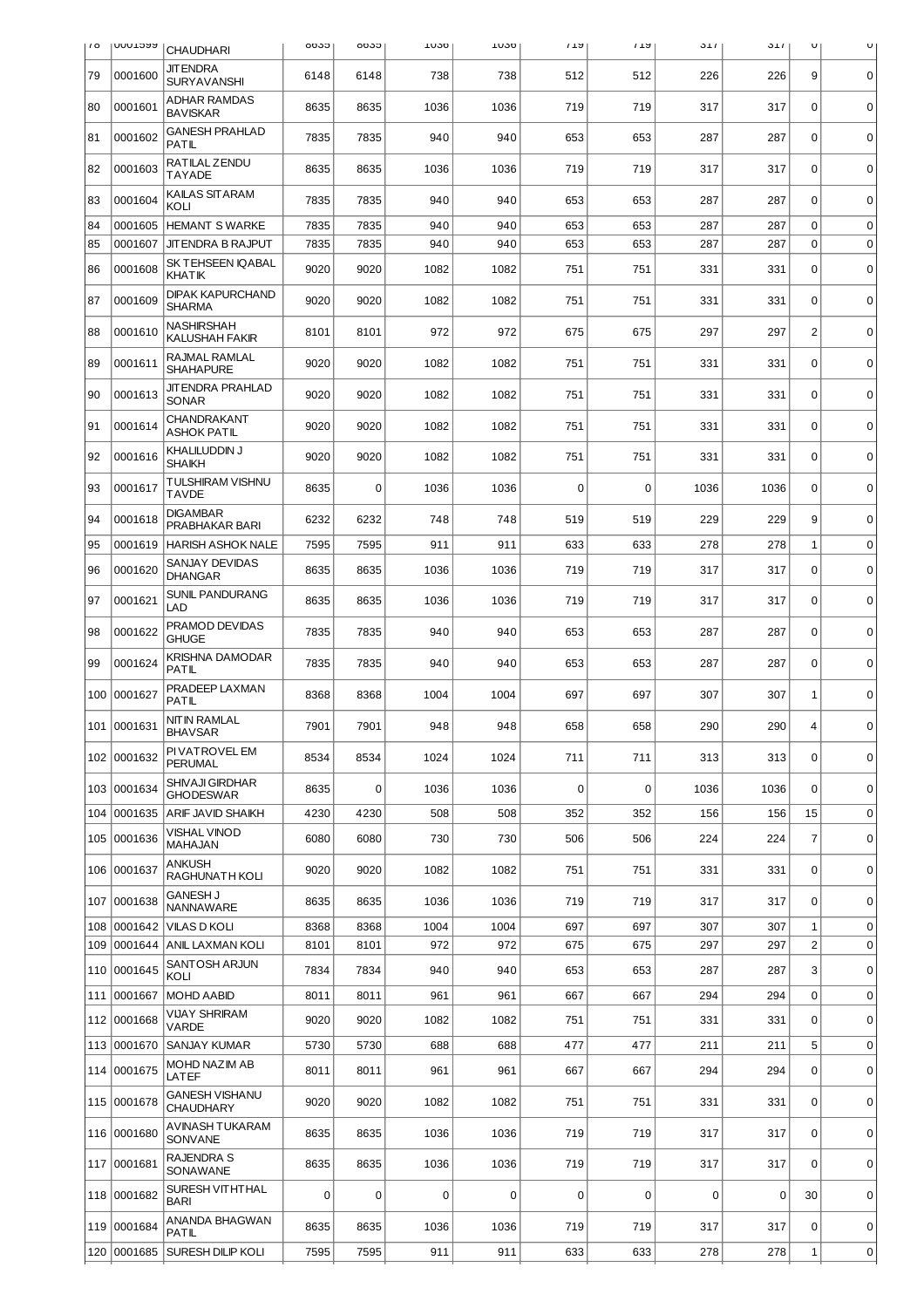|            |                    | 121 0001686 DYANESHWAR TADE                   | 7535         | 7535         | 904         | 904         | 628        | 628        | 276        | 276        | $\mathbf 1$      | 0           |
|------------|--------------------|-----------------------------------------------|--------------|--------------|-------------|-------------|------------|------------|------------|------------|------------------|-------------|
| 122        | 0001687            | ICHCHHARAM<br><b>VITHTHAL BARI</b>            | 8615         | 8615         | 1034        | 1034        | 718        | 718        | 316        | 316        | $\mathbf 0$      | 0           |
| 123        | 0001688            | SAMADHAN SUMPDH<br><b>BUGALE</b>              | 7595         | 7595         | 911         | 911         | 633        | 633        | 278        | 278        | 1                | $\mathbf 0$ |
| 124        | 0001690            | RATILAL G SUKHADE                             | 8358         | 8358         | 1003        | 1003        | 696        | 696        | 307        | 307        | $\mathbf{1}$     | $\mathbf 0$ |
| 125        | 0001691            | KAILAS BORSE                                  | 8101         | 8101         | 972         | 972         | 675        | 675        | 297        | 297        | $\overline{c}$   | $\mathbf 0$ |
| 126        | 0001692            | MR.BADRINATH                                  | 8011         | 8011         | 961         | 961         | 667        | 667        | 294        | 294        | $\mathbf 0$      | $\mathbf 0$ |
| 127        | 0001693            | <b>BHIKA BADGUJAR</b>                         | 8635         | 8635         | 1036        | 1036        | 719        | 719        | 317        | 317        | $\mathbf 0$      | $\mathbf 0$ |
| 128        | 0001694            | <b>SACHIN LOKHANDE</b>                        | 7835         | 7835         | 940         | 940         | 653        | 653        | 287        | 287        | $\mathbf 0$      | $\mathbf 0$ |
| 129        | 0001695            | PRASHANT JOSHI                                | 9020         | 9020         | 1082        | 1082        | 751        | 751        | 331        | 331        | 0                | $\mathbf 0$ |
| 130        | 0001697            | RAVINDRA CHAVAN                               | 7814         | 7814         | 938         | 938         | 651        | 651        | 287        | 287        | 3                | $\mathbf 0$ |
| 131        | 0001698            | GANESH GAUT AM<br><b>SURWADE</b>              | 8635         | 8635         | 1036        | 1036        | 719        | 719        | 317        | 317        | $\mathbf 0$      | $\mathbf 0$ |
| 132        | 0001701            | <b>VIJAY CHAUDHARI</b>                        | 7114         | 7114         | 854         | 854         | 593        | 593        | 261        | 261        | 3                | $\mathbf 0$ |
| 133        | 0001702            | <b>SANTOSH THAKUR</b>                         | 9020         | 9020         | 1082        | 1082        | 751        | 751        | 331        | 331        | $\mathbf 0$      | $\mathbf 0$ |
| 134        | 0001703            | <b>KIRAN PATIL</b>                            | 9020         | 9020         | 1082        | 1082        | 751        | 751        | 331        | 331        | $\mathbf 0$      | $\mathbf 0$ |
| 135        | 0001704            | RAJU TOPPO                                    | 7244         | 7244         | 869         | 869         | 603        | 603        | 266        | 266        | $\overline{4}$   | $\mathbf 0$ |
| 136        | 0001706            | RAMKRISHNA<br>SHRIRAM CHAUDH                  | 9020         | 9020         | 1082        | 1082        | 751        | 751        | 331        | 331        | $\mathbf 0$      | $\mathbf 0$ |
| 137        | 0001707            | ANIL BABURAV<br>CHAUDHARI                     | 9020         | 9020         | 1082        | 1082        | 751        | 751        | 331        | 331        | $\mathbf 0$      | $\mathbf 0$ |
| 138        | 0001710            | PRAYAG KAPOTE                                 | 8011         | 8011         | 961         | 961         | 667        | 667        | 294        | 294        | $\mathbf 0$      | $\mathbf 0$ |
| 139        | 0001715            | DHARMENDER<br>KUMAR                           | 6188         | 6188         | 743         | 743         | 515        | 515        | 228        | 228        | 3                | $\mathbf 0$ |
| 140        | 0001716            | <b>GANGADHAR GOPE</b>                         | 6188         | 6188         | 743         | 743         | 515        | 515        | 228        | 228        | 3                | $\mathbf 0$ |
|            | 141 0001719        | JAY TANAKU<br>CHAUDHARI                       | 8101         | 8101         | 972         | 972         | 675        | 675        | 297        | 297        | $\overline{2}$   | $\mathbf 0$ |
| 142        | 0001734            | ARJUN LAXMAN KOLI                             | 7795         | 7795         | 935         | 935         | 649        | 649        | 286        | 286        | 0                | $\mathbf 0$ |
|            | 143 0001740        | <b>RAVINDRA</b><br><b>PRALHADRAO</b><br>KATKA | 9020         | 9020         | 1082        | 1082        | 751        | 751        | 331        | 331        | $\mathbf 0$      | $\mathbf 0$ |
|            | 144 0001743        | VILAS UTTAM<br><b>JADHAV</b>                  | 8244         | 8244         | 989         | 989         | 687        | 687        | 302        | 302        | 1                | $\mathbf 0$ |
| 145        | 0001753            | <b>HEMANT RAMESH</b><br>TAMBAT                | 9020         | 9020         | 1082        | 1082        | 751        | 751        | 331        | 331        | 0                | 0           |
|            |                    |                                               |              |              |             |             |            |            |            |            |                  |             |
| 146        | 0001756            | <b>SHANKAR SINGH</b>                          | 2292         | 2292         | 275         | 275         | 191        | 191        | 84         | 84         | 20               | $\mathbf 0$ |
| 147        | 0001757            | BORNARE GIRISH<br>DATTATRAY                   | $\Omega$     | 0            | $\mathbf 0$ | 0           | 0          | $\Omega$   | 0          | 0          | $\mathbf 0$      | $\mathbf 0$ |
| 148        | 0001759            | <b>DEVENDRA</b>                               | 5501         | 5501         | 660         | 660         | 458        | 458        | 202        | 202        | 6                | $\mathbf 0$ |
| 149        | 0001760            | <b>DINKAR KUMAR SEN</b>                       | 8358         | 8358         | 1003        | 1003        | 696        | 696        | 307        | 307        | $\Omega$         | $\mathbf 0$ |
|            |                    | 150 0001761 SHAMBHU SINGH                     | 8358         | 8358         | 1003        | 1003        | 696        | 696        | 307        | 307        | 0                | $\mathbf 0$ |
| 151        | 0001762            | ANIL                                          | 8358         | 8358         | 1003        | 1003        | 696        | 696        | 307        | 307        | $\mathbf 0$      | 0           |
| 152        | 0001763            | <b>ASHOK PASWAN</b>                           | 8358         | 8358         | 1003        | 1003        | 696        | 696        | 307        | 307        | $\mathbf 0$      | 0           |
| 153        | 0001765            | <b>CHHOTU KUMAR</b>                           | 8358         | 8358         | 1003        | 1003        | 696        | 696        | 307        | 307        | $\mathbf 0$      | 0           |
| 154        | 0001767            | <b>KANHAIYA KUMAR</b>                         | 6876         | 6876         | 825         | 825         | 573        | 573        | 252        | 252        | $\mathbf 0$      | 0           |
| 155        | 0001768            | KAPIL                                         | 8358         | 8358         | 1003        | 1003        | 696        | 696        | 307        | 307        | 0                | 0           |
| 156        | 0001769            | <b>MAHESH CHAND</b>                           | 8358         | 8358         | 1003        | 1003        | 696        | 696        | 307        | 307        | $\mathbf 0$      | $\mathbf 0$ |
|            | 157 0001770        | <b>MD SALAHDDIN</b><br>ANSARI                 | 6876         | 6876         | 825         | 825         | 573        | 573        | 252        | 252        | 0                | $\mathbf 0$ |
| 158        | 0001771            | <b>NARAYAN</b>                                | 6876         | 6876         | 825         | 825         | 573        | 573        | 252        | 252        | $\mathbf 0$      | $\mathbf 0$ |
| 159        | 0001773            | <b>RAMESH KUMAR</b>                           | 8358         | 8358         | 1003        | 1003        | 696        | 696        | 307        | 307        | $\mathbf 0$      | $\mathbf 0$ |
| 160        | 0001774            | SATYA NARAIN<br>SINGH                         | 8358         | 8358         | 1003        | 1003        | 696        | 696        | 307        | 307        | 0                | 0           |
| 161        | 0001775            | <b>SHIV KUMAR</b>                             | 6876         | 6876         | 825         | 825         | 573        | 573        | 252        | 252        | $\boldsymbol{0}$ | $\mathbf 0$ |
| 162        | 0001776            | <b>SURESH KUMAR</b>                           | 9109         | 9109         | 1093        | 1093        | 759        | 759        | 334        | 334        | $\mathbf 0$      | 0           |
| 163        | 0001777            | <b>SURESH KUMAR</b>                           | 6876         | 6876         | 825         | 825         | 573        | 573        | 252        | 252        | 0                | $\mathbf 0$ |
| 164        | 0001778            | MOOL CHAND                                    | 6876         | 6876         | 825         | 825         | 573        | 573        | 252        | 252        | $\boldsymbol{0}$ | $\mathbf 0$ |
| 165        | 0001779            | KAILASH SINGH                                 | 8358         | 8358         | 1003        | 1003        | 696        | 696        | 307        | 307        | 0                | $\mathbf 0$ |
| 166        | 0001780            | <b>RAMAN KUMAR</b>                            | 6876         | 6876         | 825         | 825         | 573        | 573        | 252        | 252        | $\boldsymbol{0}$ | $\mathbf 0$ |
| 167        | 0001781            | <b>UDAY KUMAR SINGH</b>                       | 8358         | 8358         | 1003        | 1003        | 696        | 696        | 307        | 307        | $\mathbf 0$      | $\mathbf 0$ |
| 168        | 0001783            | YOGESH KUMAR                                  | 8358         | 8358         | 1003        | 1003        | 696        | 696        | 307        | 307        | $\mathbf 0$      | $\mathbf 0$ |
| 169        | 0001784            | <b>HIRA</b>                                   | 8358         | 8358         | 1003        | 1003        | 696        | 696        | 307        | 307        | $\mathbf 0$      | $\mathbf 0$ |
| 170        | 0001785            | <b>ANANDI SINGH</b>                           | 8358         | 8358         | 1003        | 1003        | 696        | 696        | 307        | 307        | $\mathbf 0$      | $\mathbf 0$ |
| 171        | 0001786            | <b>OM PARKASH</b>                             | 6876         | 6876         | 825         | 825         | 573        | 573        | 252        | 252        | $\mathbf 0$      | $\mathbf 0$ |
| 172        | 0001787            | <b>BHERO</b>                                  | 6876         | 6876         | 825         | 825         | 573        | 573        | 252        | 252        | $\mathbf 0$      | 0           |
| 173        | 0001788            | <b>RAJPAL</b>                                 | 8358         | 8358         | 1003        | 1003        | 696        | 696        | 307        | 307        | 0                | 0           |
| 174<br>175 | 0001789<br>0001790 | <b>LAXMAN SINGH</b><br><b>NARAYAN SINGH</b>   | 6876<br>8358 | 6876<br>8358 | 825<br>1003 | 825<br>1003 | 573<br>696 | 573<br>696 | 252<br>307 | 252<br>307 | 0<br>0           | 0<br>0      |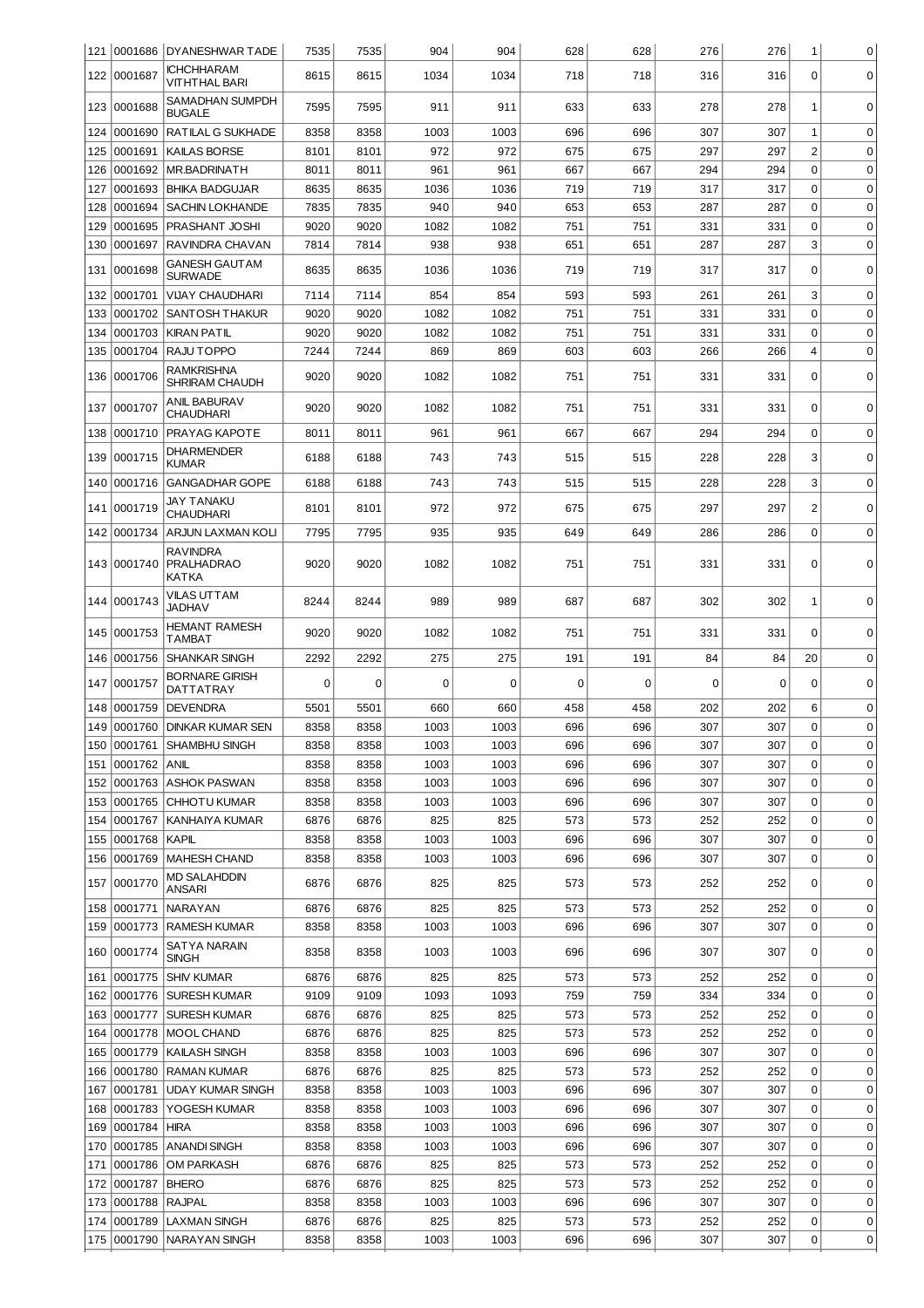|            |                    | 176   0001791   KANHAIYA KUMAR                | 8358         | 8358         | 1003        | 1003        | 696        | 696         | 307         | 307         | 0                | 0           |
|------------|--------------------|-----------------------------------------------|--------------|--------------|-------------|-------------|------------|-------------|-------------|-------------|------------------|-------------|
| 177        |                    | 0001793 PAWAN KUMAR                           | 6876         | 6876         | 825         | 825         | 573        | 573         | 252         | 252         | $\mathbf 0$      | $\mathbf 0$ |
| 178        | 0001794            | <b>DEEPAK KUMAR</b>                           | 8358         | 8358         | 1003        | 1003        | 696        | 696         | 307         | 307         | $\mathbf 0$      | $\mathbf 0$ |
| 179        | 0001795            | <b>PAWAN KUMAR</b>                            | 8358         | 8358         | 1003        | 1003        | 696        | 696         | 307         | 307         | $\mathbf 0$      | $\mathbf 0$ |
| 180        | 0001796            | <b>SUDHIR</b>                                 | 6876         | 6876         | 825         | 825         | 573        | 573         | 252         | 252         | $\mathbf 0$      | $\mathbf 0$ |
| 181        | 0001797            | <b>ABDUL RASHID</b>                           | 9109         | 9109         | 1093        | 1093        | 759        | 759         | 334         | 334         | 0                | $\mathbf 0$ |
| 182        | 0001798            | <b>ARJUN PARSAD</b>                           | 8358         | 8358         | 1003        | 1003        | 696        | 696         | 307         | 307         | $\mathbf 0$      | $\mathbf 0$ |
| 183        | 0001799            | <b>UMESH MANJHI</b>                           | 8358         | 8358         | 1003        | 1003        | 696        | 696         | 307         | 307         | $\mathbf 0$      | $\mathbf 0$ |
| 184        | 0001800            | YOGENDER KUMAR<br><b>SINGH</b>                | 9109         | 9109         | 1093        | 1093        | 759        | 759         | 334         | 334         | 0                | 0           |
| 185        | 0001801            | <b>MUKESH SINGH</b>                           | 8358         | 8358         | 1003        | 1003        | 696        | 696         | 307         | 307         | 0                | 0           |
| 186        | 0001802            | SANJAY YADAV                                  | 6876         | 6876         | 825         | 825         | 573        | 573         | 252         | 252         | 0                | 0           |
| 187        | 0001803            | <b>BABLU</b>                                  | 6876         | 6876         | 825         | 825         | 573        | 573         | 252         | 252         | 0                | 0           |
| 188        | 0001804            | <b>YOGENDER</b>                               | 6876         | 6876         | 825         | 825         | 573        | 573         | 252         | 252         | $\mathbf 0$      | 0           |
| 189        | 0001805            | <b>SHANKAR SINGH</b>                          | 8358         | 8358         | 1003        | 1003        | 696        | 696         | 307         | 307         | $\mathbf 0$      | 0           |
| 190        | 0001807            | <b>ASHOK KUMAR</b>                            | 6876         | 6876         | 825         | 825         | 573        | 573         | 252         | 252         | $\mathbf 0$      | 0           |
| 191        | 0001808            | <b>GOVIND</b>                                 | 8358         | 8358         | 1003        | 1003        | 696        | 696         | 307         | 307         | 0                | 0           |
| 192        | 0001810            | <b>ANIL</b>                                   | 6876         | 6876         | 825         | 825         | 573        | 573         | 252         | 252         | 0                | $\mathbf 0$ |
| 193        | 0001811            | <b>BIJENDER</b>                               | 6876         | 6876         | 825         | 825         | 573        | 573         | 252         | 252         | 0                | $\mathbf 0$ |
| 194        | 0001812            | PARDEEP KUMAR                                 | 8358         | 8358         | 1003        | 1003        | 696        | 696         | 307         | 307         | 0                | $\mathbf 0$ |
| 195        | 0001813            | <b>GAUTAM KUMAR</b>                           | 8358         | 8358         | 1003        | 1003        | 696        | 696         | 307         | 307         | 0                | $\mathbf 0$ |
| 196        | 0001814            | <b>VINOD</b>                                  | 6876         | 6876         | 825         | 825         | 573        | 573         | 252         | 252         | $\mathbf 0$      | $\mathbf 0$ |
|            |                    |                                               |              |              |             |             |            |             |             |             |                  |             |
| 197        | 0001816            | OM PRAKASH<br><b>PADARIA</b>                  | 6876         | 6876         | 825         | 825         | 573        | 573         | 252         | 252         | 0                | 0           |
| 198        | 0001817            | CHANDRASHEKHAR<br>KU. SEN                     | 6876         | 6876         | 825         | 825         | 573        | 573         | 252         | 252         | $\mathbf 0$      | 0           |
| 199        | 0001818            | ANGAD YADAV                                   | 9109         | 9109         | 1093        | 1093        | 759        | 759         | 334         | 334         | 0                | 0           |
| 200        | 0001819            | <b>RAMBIR</b>                                 | 6876         | 6876         | 825         | 825         | 573        | 573         | 252         | 252         | 0                | $\mathbf 0$ |
| 201        | 0001821            | <b>RAJESH</b>                                 | 6876         | 6876         | 825         | 825         | 573        | 573         | 252         | 252         | $\mathbf 0$      | $\mathbf 0$ |
| 202        | 0001822            | <b>SATENDRA SINGH</b>                         | 6876         | 6876         | 825         | 825         | 573        | 573         | 252         | 252         | $\mathbf 0$      | $\mathbf 0$ |
| 203        | 0001823            | SUSHIL KANT JHA                               | 6876         | 6876         | 825         | 825         | 573        | 573         | 252         | 252         | $\mathbf 0$      | $\mathbf 0$ |
| 204        | 0001824            | <b>JASWANT</b>                                | 6876         | 6876         | 825         | 825         | 573        | 573         | 252         | 252         | $\mathbf 0$      | 0           |
| 205        | 0001825            | <b>RAMESH THAKUR</b>                          | 8358         | 8358         | 1003        | 1003        | 696        | 696         | 307         | 307         | $\mathbf 0$      | 0           |
| 206        | 0001827            | PINTU SINGH                                   | 8358         | 8358         | 1003        | 1003        | 696        | 696         | 307         | 307         | $\mathbf 0$      | 0           |
| 207        | 0001828            | RADHEY SHYAM                                  | 6876         | 6876         | 825         | 825         | 573        | 573         | 252         | 252         | $\mathbf 0$      | 0           |
| 208        | 0001829            | <b>SARWAN KUMAR</b>                           | 6876         | 6876         | 825         | 825         | 573        | 573         | 252         | 252         | 0                | 0           |
| 209        | 0001830            | <b>RAM KUMAR</b>                              | 8358         | 8358         | 1003        | 1003        | 696        | 696         | 307         | 307         | 0                | $\mathbf 0$ |
| 210        | 0001831            | PANCHU MANDAL                                 | 8358         | 8358         | 1003        | 1003        | 696        | 696         | 307         | 307         | $\Omega$         | 0           |
|            |                    | 211 0001832 GUDDU SINGH                       | 8358         | 8358         | 1003        | 1003        | 696        | 696         | 307         | 307         | 0                | 0           |
| 212        | 0001833            | KAILASH SHARMA                                | 6876         | 6876         | 825         | 825         | 573        | 573         | 252         | 252         | $\Omega$         | 0           |
| 213        | 0001834            | <b>RAJAN KUMAR</b>                            | 6876         | 6876         | 825         | 825         | 573        | 573         | 252         | 252         | $\mathbf 0$      | $\mathbf 0$ |
| 214        | 0001835            | <b>KIRPAL SINGH</b>                           | 8358         | 8358         | 1003        | 1003        | 696        | 696         | 307         | 307         | $\mathbf 0$      | $\mathbf 0$ |
| 215        | 0001836            | <b>BALMAKUND</b>                              | 8358         | 8358         | 1003        | 1003        | 696        | 696         | 307         | 307         | $\mathbf 0$      | $\mathbf 0$ |
| 216        | 0001837            | <b>RAM SINGH</b>                              | 0            | $\mathbf 0$  | 0           | $\mathbf 0$ | 0          | $\mathbf 0$ | $\mathbf 0$ | $\mathbf 0$ | 30               | 0           |
|            |                    | <b>VIJAY PRAKASH</b>                          |              |              |             |             |            |             |             |             |                  |             |
| 217        | 0001838            | PATIL                                         | 7825         | 7825         | 939         | 939         | 652        | 652         | 287         | 287         | 0                | 0           |
| 218        | 0001839            | <b>BHUPENDER</b>                              | 6876         | 6876         | 825         | 825         | 573        | 573         | 252         | 252         | $\mathbf 0$      | $\mathbf 0$ |
| 219        | 0001842            | <b>SITARAM SINGH</b>                          | 8358         | 8358         | 1003        | 1003        | 696        | 696         | 307         | 307         | $\mathbf 0$      | $\mathbf 0$ |
| 220        |                    | 0001843 REMENDRA                              | 8358         | 8358         | 1003        | 1003        | 696        | 696         | 307         | 307         | $\Omega$         | $\mathbf 0$ |
| 221        | 0001844            | <b>GOPAL SONU MALI</b>                        | 9020         | 9020         | 1082        | 1082        | 751        | 751         | 331         | 331         | $\mathbf 0$      | $\mathbf 0$ |
| 222        | 0001845            | <b>SHASHANK SHEKHAR</b><br>JIT ENDRA PRASAD   | 6876         | 6876         | 825         | 825         | 573        | 573         | 252         | 252         | $\Omega$         | 0           |
| 223        | 0001846            | <b>GUPTA</b>                                  | 6876         | 6876         | 825         | 825         | 573        | 573         | 252         | 252         | 0                | 0           |
| 224        | 0001847            | <b>SHYAM SUNDER</b>                           | 8358         | 8358         | 1003        | 1003        | 696        | 696         | 307         | 307         | 0                | $\mathbf 0$ |
| 225<br>226 | 0001848<br>0001850 | <b>MANOJ SINGH</b><br><b>BHAGWAN GAJBHIYE</b> | 6876<br>9020 | 6876<br>9020 | 825<br>1082 | 825<br>1082 | 573<br>751 | 573<br>751  | 252<br>331  | 252<br>331  | 0<br>$\mathbf 0$ | 0<br>0      |
| 227        | 0001851            | SHAIKH MUKHTAR<br>SHAIKH KAD                  | 6561         | 6561         | 787         | 787         | 547        | 547         | 240         | 240         | 5                | $\mathbf 0$ |
| 228        | 0001852            | ANIL MANDAL                                   | 6876         | 6876         | 825         | 825         | 573        | 573         | 252         | 252         | $\boldsymbol{0}$ | $\mathbf 0$ |
| 229        | 0001853            | <b>BIRENDRA MANDAL</b>                        | 6876         | 6876         | 825         | 825         | 573        | 573         | 252         | 252         | 0                | 0           |
| 230        | 0001854            | <b>MANOJ</b>                                  | 8358         | 8358         | 1003        | 1003        | 696        | 696         | 307         | 307         | $\mathbf 0$      | $\mathbf 0$ |
| 231        | 0001861            | GAJANAN<br>SHANTARAM PATIL                    | 7567         | 7567         | 908         | 908         | 630        | 630         | 278         | 278         | $\overline{4}$   | 0           |
|            | 232 0001862        | KHAN ARSHAD<br>AFZAL                          | 8011         | 8011         | 961         | 961         | 667        | 667         | 294         | 294         | $\mathbf 0$      | $\mathbf 0$ |
|            | 233 0001863        | SANDEEP SUBHASH<br>CHAUDHARI                  | 6613         | 6613         | 794         | 794         | 551        | 551         | 243         | 243         | 5                | 0           |
|            | 234 0001866        | <b>RATAN ROY</b>                              | 8358         | 8358         | 1003        | 1003        | 696        | 696         | 307         | 307         | 0                | 0           |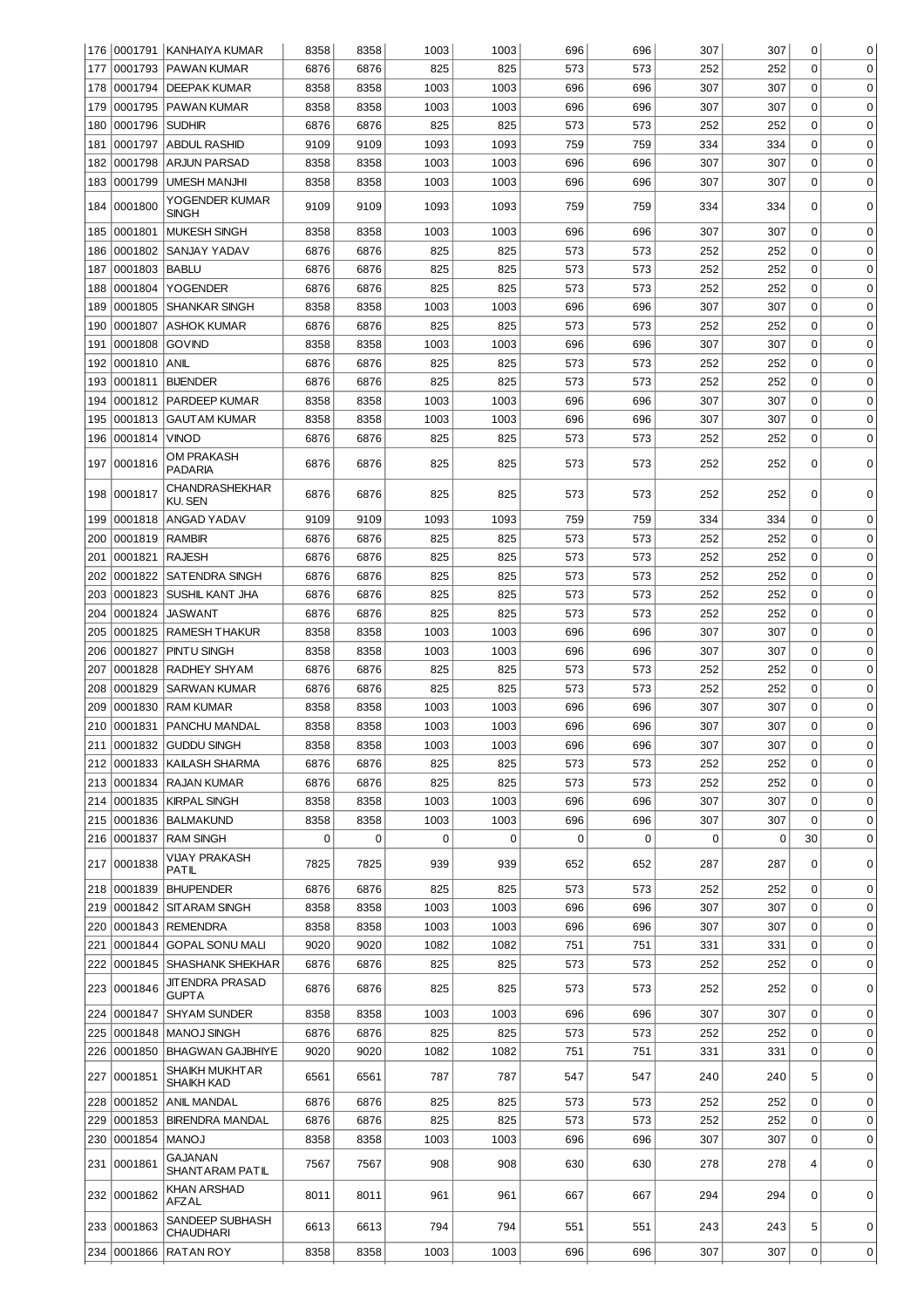| 235        | 0001867            | <b>SALMAN KHAN</b><br><b>MUKHTAR KHAN</b>              | 5650         | 5650         | 678         | 678         | 471         | 471         | 207         | 207         | 9                             | 0                |
|------------|--------------------|--------------------------------------------------------|--------------|--------------|-------------|-------------|-------------|-------------|-------------|-------------|-------------------------------|------------------|
| 236        | 0001868            | SHARAD HIMMAT<br><b>PATIL</b>                          | $\Omega$     | $\mathbf 0$  | $\Omega$    | 0           | $\mathbf 0$ | $\Omega$    | $\mathbf 0$ | 0           | $\Omega$                      | $\mathbf 0$      |
| 237        | 0001869            | <b>GAIKWAD JAGDISH</b><br><b>MANOHAR</b>               | 7334         | 7334         | 880         | 880         | 611         | 611         | 269         | 269         | $\overline{2}$                | $\mathbf 0$      |
| 238        | 0001871            | <b>CHHOTUTIGGA</b>                                     | 0            | $\mathbf 0$  | $\Omega$    | $\mathbf 0$ | $\mathbf 0$ | $\mathbf 0$ | $\mathbf 0$ | $\mathbf 0$ | $\mathbf 0$                   | $\mathbf 0$      |
| 239        | 0001873            | SUNIL GOPE                                             | 5959         | 5959         | 715         | 715         | 496         | 496         | 219         | 219         | $\overline{4}$                | $\mathbf 0$      |
| 240        | 0001875            | SHAIKH SHABBIR<br>SHAUKAT HU                           | 7791         | 7791         | 935         | 935         | 649         | 649         | 286         | 286         | $\mathbf 0$                   | $\mathbf 0$      |
|            | 241 0001878        | YOGESH DAGADU<br><b>KUMBHAR</b>                        | 7595         | 7595         | 911         | 911         | 633         | 633         | 278         | 278         | $\mathbf{1}$                  | $\mathbf 0$      |
| 242        | 0001881            | <b>GOPAL MURLIDHAR</b><br>SONAWANE                     | $\Omega$     | $\mathbf 0$  | $\Omega$    | 0           | $\Omega$    | $\Omega$    | $\Omega$    | $\Omega$    | 30                            | $\mathbf 0$      |
| 243        | 0001882            | <b>BHAGWAN PANDIT</b><br>KOLI                          | 8368         | 8368         | 1004        | 1004        | 697         | 697         | 307         | 307         | 1                             | $\mathbf 0$      |
|            | 244 0001883        | ANAND JAYPRAKASH<br><b>BAGUL</b>                       | 8635         | 8635         | 1036        | 1036        | 719         | 719         | 317         | 317         | $\mathbf 0$                   | $\mathbf 0$      |
| 245        | 0001884            | NANDARAJ PRAKASH<br><b>MALI</b>                        | 8990         | 8990         | 1079        | 1079        | 749         | 749         | 330         | 330         | $\Omega$                      | $\mathbf 0$      |
| 246        | 0001885            | AMIN RAZA A<br><b>SATTAR</b>                           | 6633         | 6633         | 796         | 796         | 553         | 553         | 243         | 243         | 5                             | $\mathbf 0$      |
| 247        | 0001887            | YOGESH PRALHAD<br><b>DHANGER</b>                       | 1452         | 1452         | 174         | 174         | 121         | 121         | 53          | 53          | 26                            | $\mathbf 0$      |
| 248        | 0001888            | <b>ABHIJIT S. POL</b>                                  | 8011         | 8011         | 961         | 961         | 667         | 667         | 294         | 294         | $\Omega$                      | $\mathbf 0$      |
| 249        | 0001889            | <b>MOHAN SHRIRAM</b><br>KOLI                           | 3028         | 3028         | 363         | 363         | 252         | 252         | 111         | 111         | 20                            | $\mathbf 0$      |
| 250        | 0001891            | <b>GANESH UTTAM</b><br><b>PATIL</b>                    | 7354         | 7354         | 882         | 882         | 613         | 613         | 269         | 269         | $\overline{2}$                | $\mathbf 0$      |
| 251        | 0001892            | KUNAL KIRAN TALELE                                     | 9020         | 9020         | 1082        | 1082        | 751         | 751         | 331         | 331         | $\mathbf 0$                   | $\mathbf 0$      |
| 252        | 0001893            | <b>RAJIV KUMAR</b>                                     | 6876         | 6876         | 825         | 825         | 573         | 573         | 252         | 252         | $\mathbf 0$                   | $\mathbf 0$      |
| 253        | 0001894            | <b>SUBHASH KUMAR</b>                                   | 6876         | 6876         | 825         | 825         | 573         | 573         | 252         | 252         | $\mathbf 0$                   | $\mathbf 0$      |
| 254        | 0001895            | PRASHANTA KR<br><b>MEHATA</b>                          | 6876         | 6876         | 825         | 825         | 573         | 573         | 252         | 252         | $\mathbf 0$                   | $\mathbf 0$      |
| 255        | 0001896            | <b>RAMAKANT</b>                                        | 6876         | 6876         | 825         | 825         | 573         | 573         | 252         | 252         | $\Omega$                      | $\mathbf 0$      |
| 256        | 0002031            | <b>SHAN BABU</b>                                       | 0            | $\mathbf 0$  | $\mathbf 0$ | $\mathbf 0$ | $\mathbf 0$ | $\mathbf 0$ | $\mathbf 0$ | $\mathbf 0$ | $\mathbf 0$                   | $\mathbf 0$      |
| 257        | 0002032            | MANOJ KARWA                                            | 0            | $\mathbf 0$  | $\mathbf 0$ | $\Omega$    | $\mathbf 0$ | $\mathbf 0$ | $\mathbf 0$ | $\mathbf 0$ | $\mathbf 0$                   | $\mathbf 0$      |
| 258<br>259 | 0002036<br>0002037 | MANTU MANJHI<br><b>SUNIL KRUSHNA</b>                   | 8358<br>6729 | 8358<br>6729 | 1003<br>807 | 1003<br>807 | 696<br>561  | 696<br>561  | 307<br>246  | 307<br>246  | $\mathbf 0$<br>$\overline{4}$ | $\mathbf 0$<br>0 |
|            | 260 0002038        | <b>SAPKALE</b><br>AMOL<br>CHANDRAMANI<br><b>TAYADE</b> | 9020         | 9020         | 1082        | 1082        | 751         | 751         | 331         | 331         | $\mathbf 0$                   | 0                |
| 261        | 0002039            | LALIT VASANT WANI                                      | 7835         | 7835         | 940         | 940         | 653         | 653         | 287         | 287         | $\mathbf 0$                   | $\mathbf 0$      |
| 262        |                    | 0002040 MUNENDRA                                       | 6876         | 6876         | 825         | 825         | 573         | 573         | 252         | 252         | $\mathbf 0$                   | $\mathbf 0$      |
|            |                    | SAURABH SINGH                                          |              |              |             |             |             |             |             |             |                               |                  |
| 263        | 0002041            | YADAV                                                  | 6876         | 6876         | 825         | 825         | 573         | 573         | 252         | 252         | $\mathbf 0$                   | $\mathbf 0$      |
| 264        | 0002043            | <b>BRUESH GUPTA</b>                                    | 8358         | 8358         | 1003        | 1003        | 696         | 696         | 307         | 307         | $\mathbf 0$                   | $\mathbf 0$      |
| 265        | 0002044            | <b>AJAY SINGH</b><br><b>AHIRE RAMKRUSHNA</b>           | 6876         | 6876         | 825         | 825         | 573         | 573         | 252         | 252         | $\mathbf 0$                   | 0                |
| 266        | 0002049            | <b>RAJARAM</b>                                         | 8368         | 8368         | 1004        | 1004        | 697         | 697         | 307         | 307         | 1                             | $\mathbf 0$      |
| 267        | 0002051            | SAGAR GOKUL PATIL                                      | 7835         | 7835         | 940         | 940         | 653         | 653         | 287         | 287         | $\mathbf 0$                   | $\mathbf 0$      |
| 268        | 0002061            | <b>JIT ENDRA KUMAR</b>                                 | 7522         | 7522         | 903         | 903         | 627         | 627         | 276         | 276         | 3                             | $\mathbf 0$      |
| 269        | 0002064            | JIT ENDRA<br><b>NANDKISHOR MALI</b>                    | 8450         | 8450         | 1014        | 1014        | 704         | 704         | 310         | 310         | $\mathbf 0$                   | $\mathbf 0$      |
|            | 270 0002065        | SANTOSH YUVRAJ<br><b>ABHIMAN</b>                       | 8623         | 8623         | 1035        | 1035        | 718         | 718         | 317         | 317         | $\Omega$                      | $\pmb{0}$        |
| 271        | 0002066            | <b>MAHENDRA BAGUL</b>                                  | 8623         | 8623         | 1035        | 1035        | 718         | 718         | 317         | 317         | $\mathbf 0$                   | $\mathbf 0$      |
| 272        | 0002067            | <b>MANGESH SONAR</b>                                   | 8498         | 8498         | 1020        | 1020        | 708         | 708         | 312         | 312         | $\mathbf 0$                   | $\mathbf 0$      |
| 273        | 0002068            | VINAYAK ASHOK<br><b>KADAM</b>                          | 2760         | 2760         | 331         | 331         | 230         | 230         | 101         | 101         | 22                            | $\mathbf 0$      |
|            | 274 0002069        | NITIN KASHINATH<br><b>JAWALE</b>                       | 8625         | 8625         | 1035        | 1035        | 718         | 718         | 317         | 317         | $\mathbf 0$                   | 0                |
| 275        | 0002070            | SAHEBRAO<br>YASHWANT BAVISKA                           | 8635         | 8635         | 1036        | 1036        | 719         | 719         | 317         | 317         | $\mathbf 0$                   | $\mathbf 0$      |
| 276        | 0002071            | KUNAL VIJAY<br><b>RACHARALA</b>                        | 8554         | 8554         | 1026        | 1026        | 713         | 713         | 313         | 313         | $\mathbf 0$                   | $\mathbf 0$      |
| 277        | 0002076            | LATESH DNY ANDEO<br><b>BHARAMBE</b>                    | 7765         | 7765         | 932         | 932         | 647         | 647         | 285         | 285         | $\mathbf 0$                   | 0                |
| 278        | 0002083            | <b>GAJANAN ISHWAR</b><br><b>PATIL</b>                  | $\Omega$     | $\mathbf 0$  | $\mathbf 0$ | $\mathbf 0$ | $\mathbf 0$ | $\mathbf 0$ | $\mathbf 0$ | 0           | $\Omega$                      | $\mathbf 0$      |
|            | 279 0002087        | <b>MANOHAR BHILA</b><br>NANNAWARE                      | 7211         | 7211         | 865         | 865         | 601         | 601         | 264         | 264         | $\mathbf 0$                   | $\mathbf 0$      |
|            | ann Lonnanna       | ASALMODDIN                                             | 0.71         | 0.71         | 027         | דרח         | mo4         | <b>EO1</b>  | OE C        | OE C        | ៱∣                            | $\sim$           |